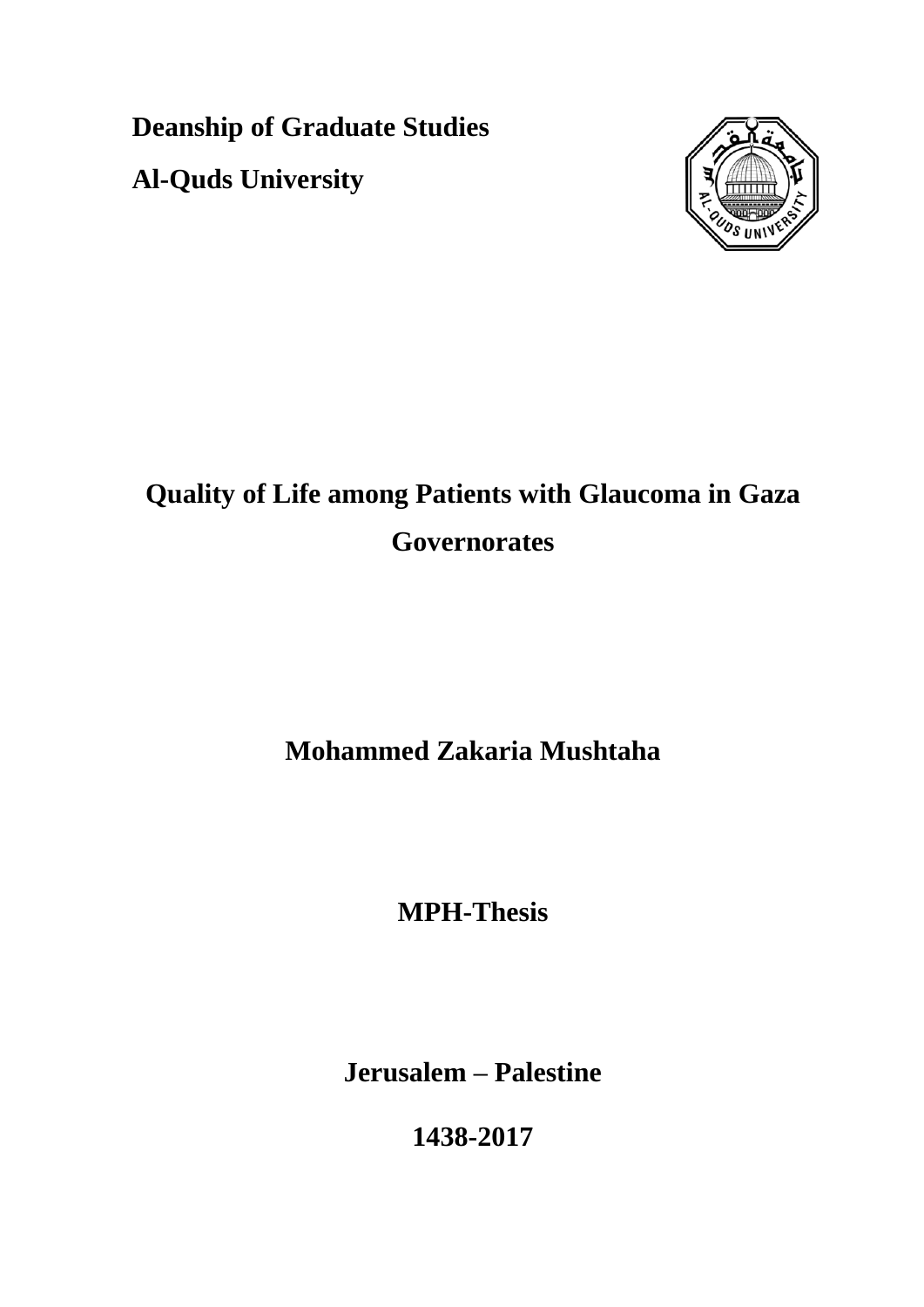## **Quality of Life among Patients with Glaucoma in Gaza Governorates**

Prepared By

## **Mohammed Zakaria Mushtaha**

BSc. of Optometry - Islamic University, Gaza, Palestine

## Supervisor**: Dr. Ashraf Eljedi**

Associate Professor in Public Health, Islamic University

A thesis submitted in partial fulfillment of the requirement for the Master Degree of Public Health. Al-Quds University

## **1438-2017**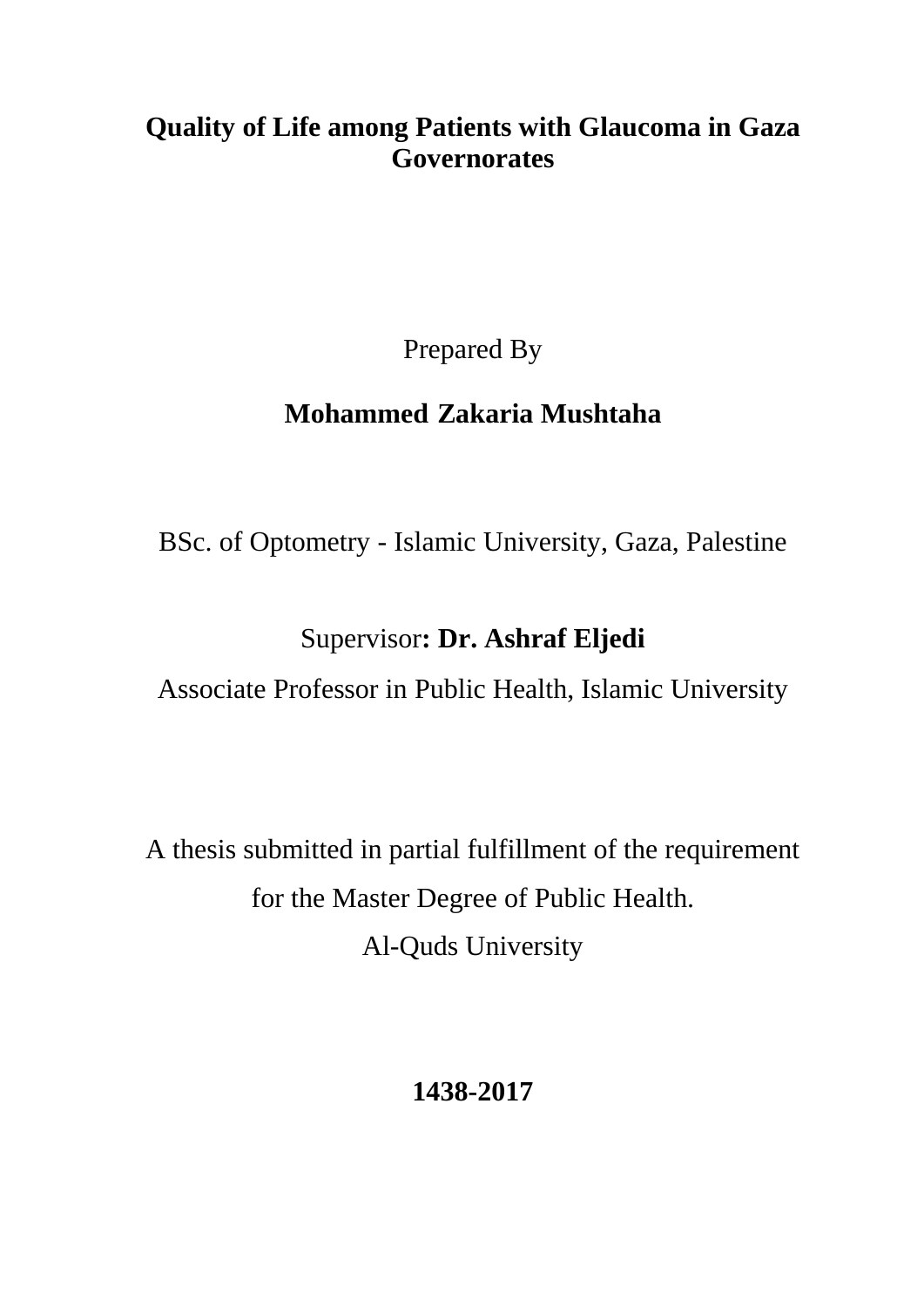**Deanship of Graduate Studies Al-Quds University School of Public Health**



**Thesis Approval**

### **Quality of Life among Patients with Glaucoma in Gaza Governorates**

Prepared By: Mohammed Z Mushtaha Registration No: 21411266

Supervisor: Dr. Ashraf Eljedi.

Master thesis was submitted and accepted, Date: ………………… The names and signatures of examining committee members were as follows:

1- Head of committee: Dr. Ashraf ELjedi 2- Internal Examiner: Dr. Bassam Abu Hamad 3- External Examiner: Dr. Mohammed El Kashif

|  |  |  |  |  |  | Signature<br>Signature<br>Signature |
|--|--|--|--|--|--|-------------------------------------|

**Jerusalem-Palestine**

**1438-2017**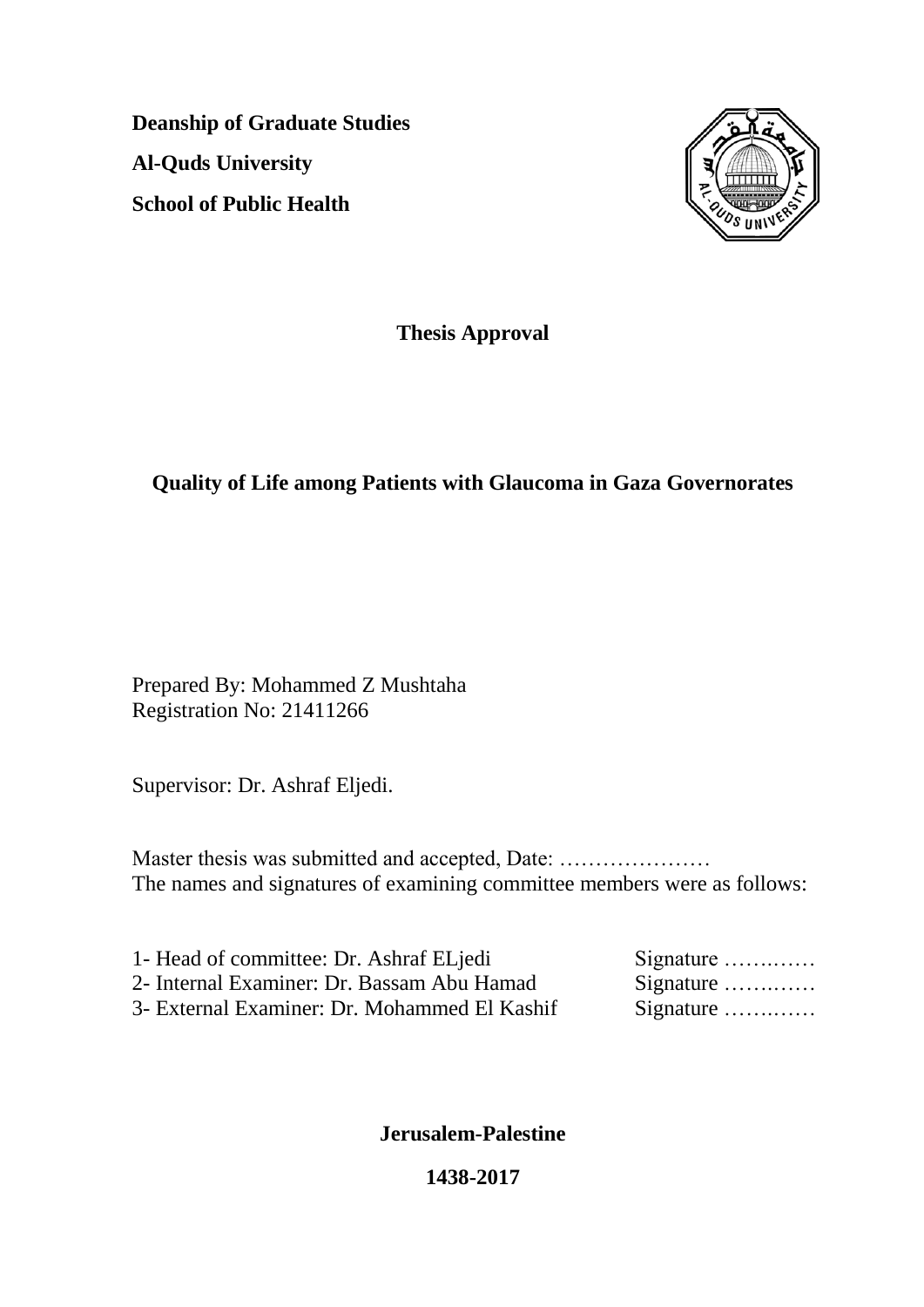## <span id="page-3-0"></span>**Dedication**

*To the spirit of my dear father To my world to my mother to whom I owe my life and success To my wife who has been a great source of motivation and inspiration. To my brothers; Yahya, Zakaria and sisters S, Z, A To my uncles; Atef, Ahed , Adnan, Moean, Motaz for supporting me To my sister's husband.; Mohammed To my little princes; Lolo for here encouraging smiles To my friends To my colleagues And To everyone who contributed to make this study a reality, thank you*

## **Mohammed Zakaria Ali Mushtaha**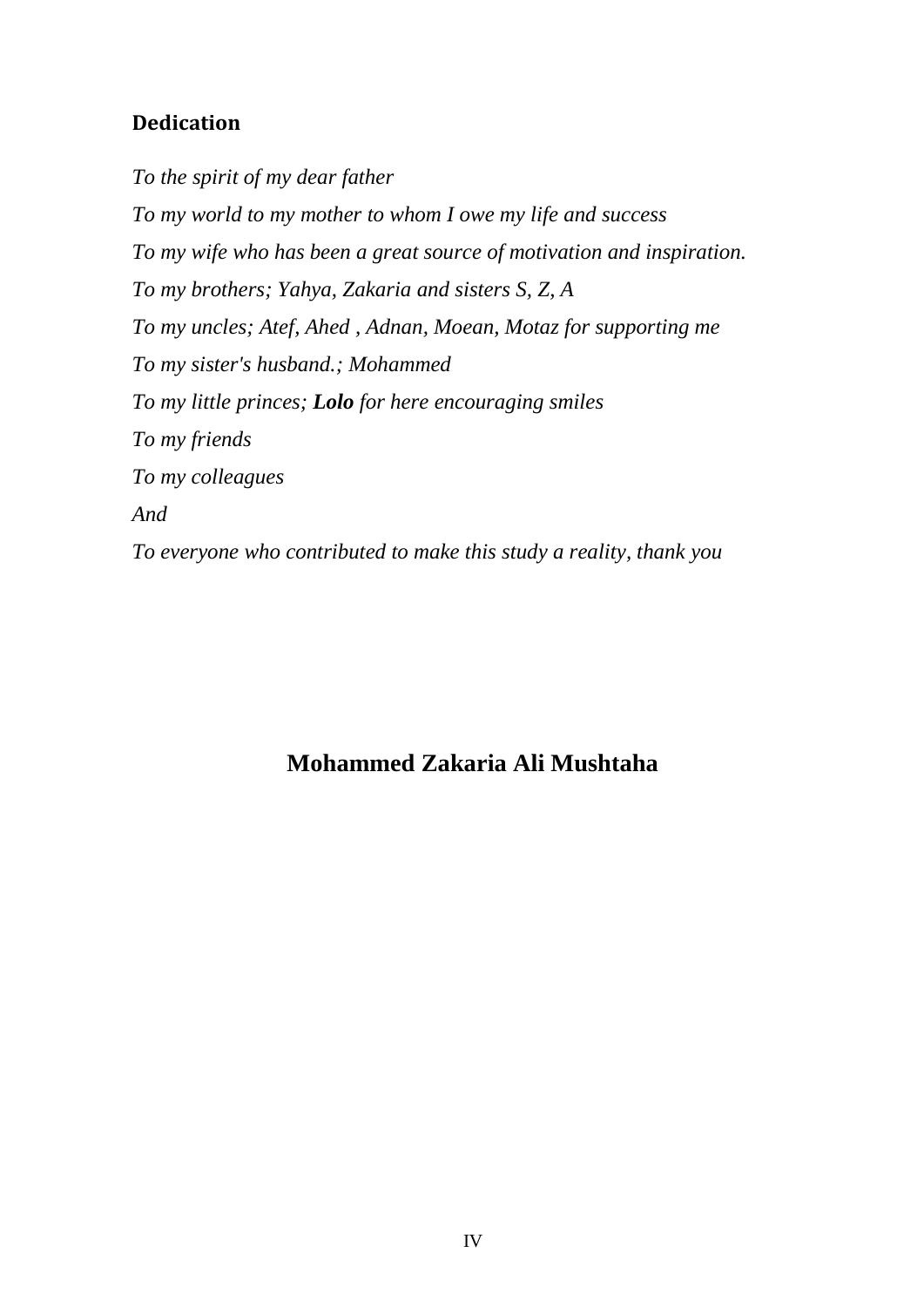#### <span id="page-4-0"></span>**Declaration**

I certify that this thesis submitted for the degree of master is the result of my own research, except where otherwise acknowledged, and that this thesis or any of its parts has not been submitted for higher degree to any other university or institution.

Signed:

Mohammed Zakaria Ali Mushtaha

Date: / / 2017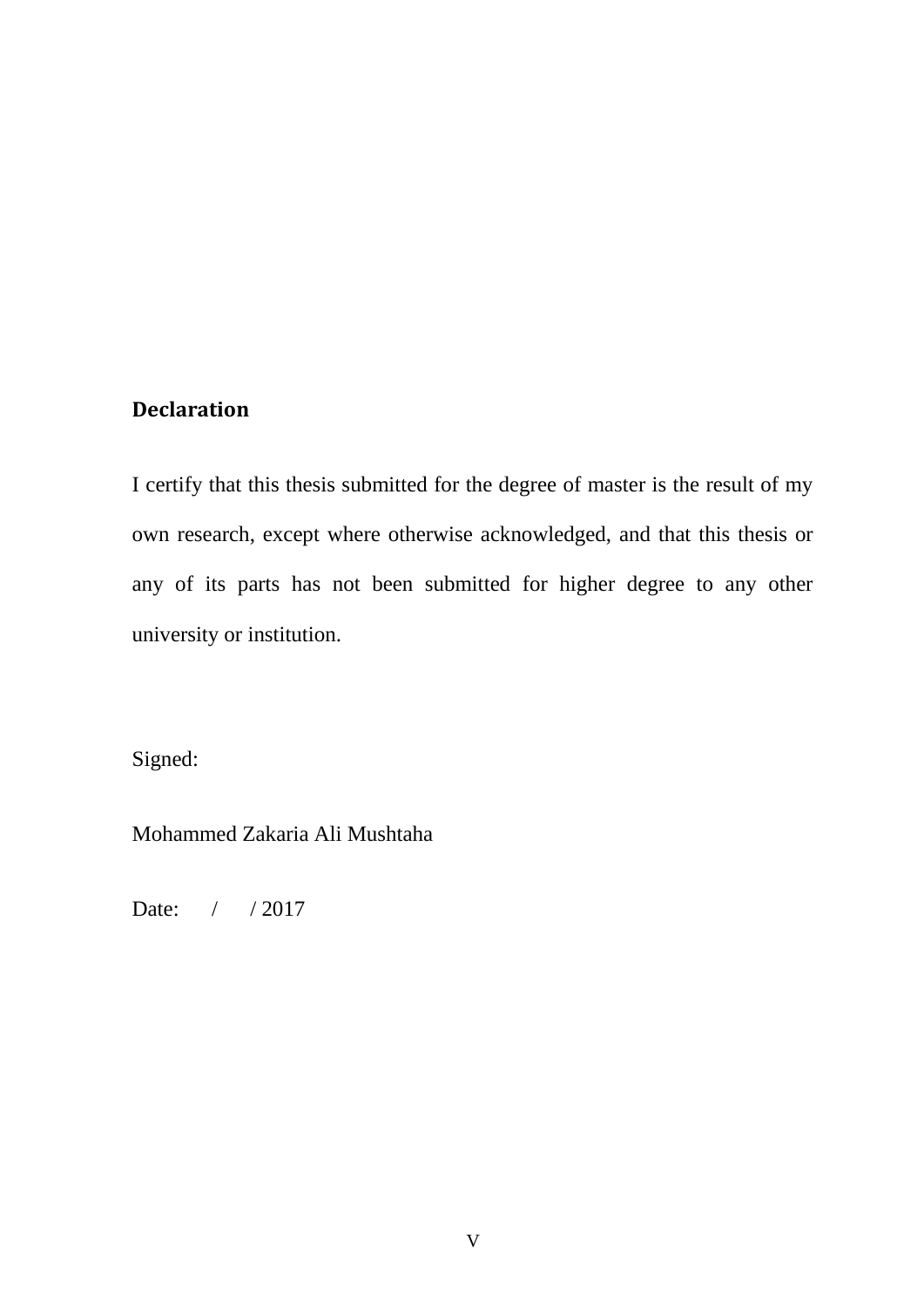#### <span id="page-5-0"></span>**Acknowledgement**

I would like to express my deepest appreciation and gratitude to all people that have contributed to the completion of this study. First of all, I had the great fortune and pleasure to be supervised by Dr. Ashraf Eljedi. I am very grateful for his professional friendly guidance, encouragement, valuable support and enthusiasm.

Sincere thanks are sent to my advisors, Dr. Bassam Abu Hamad and Dr. Yehia Abed, Dr. Khitam Abu Hamad for their endless support and their thoughtful suggestions and guidance. I would like to thank all academic and administrative staff of the School of Public Health, Al-Quds University for their guidance and support.

Special thanks and appreciation are extended to my friends and colleagues at the School of Public Health. It was a wonderful time spent with you.

Special thanks and appreciation are extended to Dr. Hamed Al-Khodari and Prof. Abedelraouf El Manama

Also, I would like to express many thanks to Dr. Husam dawud and Dr. Maher alRayees, Dr. Ahmed alHaty, Dr. Amer abo Emara, Dr. Abdalla Al Kashif, Dr. Mohammed al Manasra, Dr. Sanaa al Najar, T Yaseen Al nono, T Ahmed Al-Khodari for their special and appreciated support.

The researcher would like to thank colleagues at Al-Nasser ophthalmic hospital, colleagues at EGH hospital, for their active support for this research and in facilitation of data collection.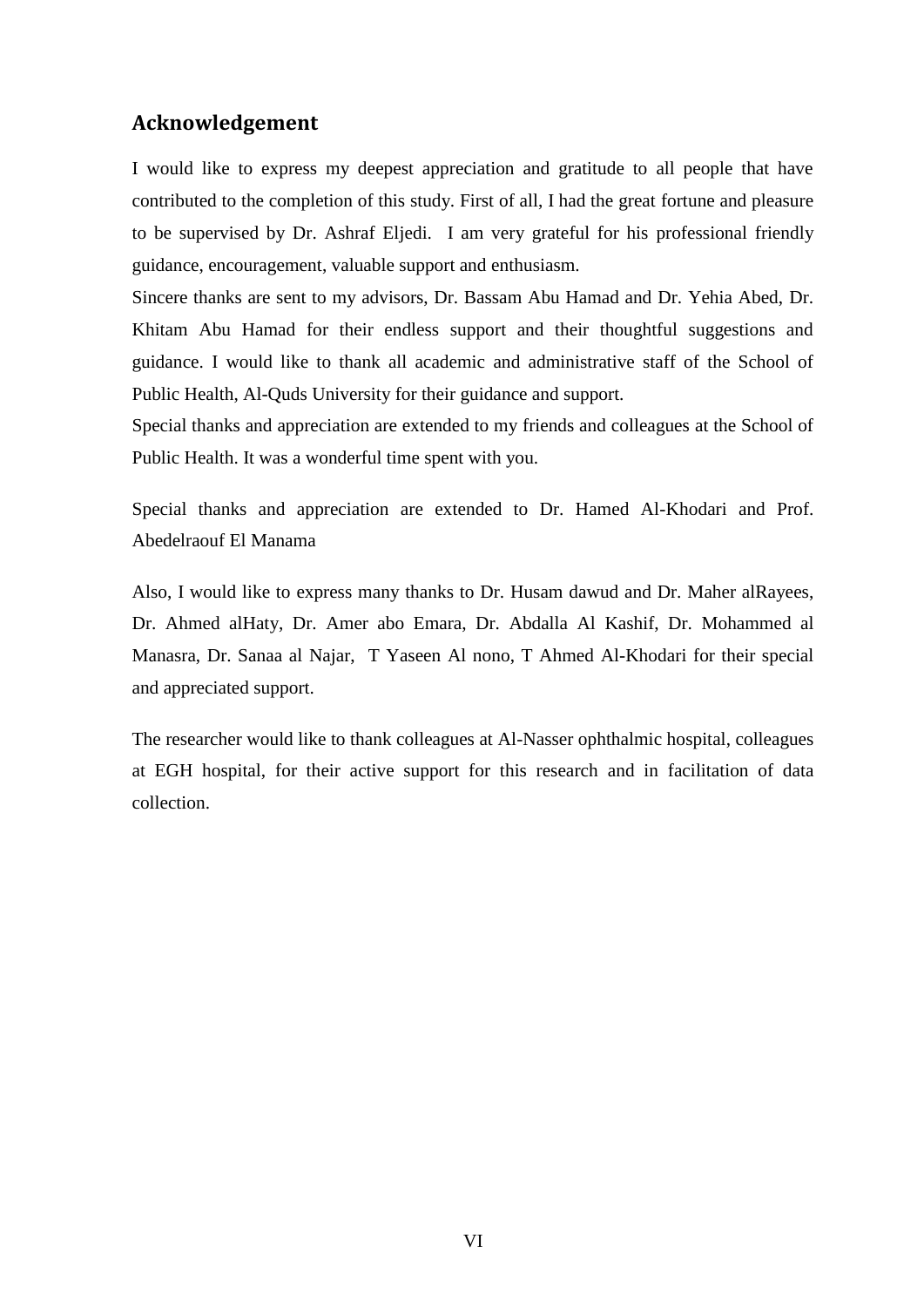#### <span id="page-6-0"></span>**Abstract**

**Background**: Glaucoma is the second leading cause of blindness worldwide. Glaucoma is a group of eye diseases that permanently damage visual functions and can impact patient quality of life negativity. Quality of Life has emerged as an important parameter for assessing the quality of health care of patients with Glaucoma disease. So, the present study was carried out in Al Nasser Ophthalmic Hospital and European Gaza Hospital, with the aim to assess and evaluate QOL among Glaucoma patients in Gaza Governorates and the factors influencing their life conditions.

**Methods:** This descriptive, analytical, cross-sectional study included 265 glaucoma patients whose age was 18 years or more. Data collected at Al Nasser Ophthalmic Hospital and European Gaza Hospital included socioeconomics, demographics and disease characteristics. QOL data collected using the Glaucoma Quality of Life-15 questionnaire (GQL-15) and Medical Outcomes Study Short-Form 36 Health Survey (SF-36) questionnaire.

**Results**: The results showed that study participants had a medium perception level of QOL. The mean summary score for GOL-15 was  $59.2 \pm 17.6$ . Patients showed the greatest difficulty in activities involving glare and dark adaptation (48.5  $\pm$  18.0), followed by central and near vision  $(57.3 \pm 19.1)$ , peripheral vision  $(61.4 \pm 19.4)$ , and the least difficulty for outdoor mobility  $(66.6 \pm 19.1)$ 25.4). Moreover, the overall mean percentage of SF-36 domain scores 61.7±13.5. The bodily pain domain got the highest score (79.4). Moreover, the social function domain was (72.22), the physical function domain (70.32), the emotional role limitation (58.24), the role limitation due to physical health (55.75), the mental health domain (54.7), the vitality domain (54.09), and the lowest domain was General health with equaled (48.58).

Finding showed that females had poorer QOL in SF-36 than male (64.5 vs. 58. 2). QOL was better at age group (18-30) (66.3), compared with the other participants. Moreover, participants with an income of more than 1000 NIS had better QOL. For disease-related variables, finding showed that participants without (ocular disease and comorbid) had better QOL compared with those who had an ocular disease and comorbid.

In addition, finding presented that, patients with disease duration less than 5 years had a better degree of QOL domains. In addition, findings showed that glaucoma patient's when attended more educational represented higher QOL.

**Conclusion:** The findings demonstrated that patients with Glaucoma disease had a medium level perception about their QOL. This study identified common problems encountered by patients which now are not assessed in routine glaucoma care. It also identified a subgroup of questions that seems to be specific for glaucoma. Also, a study has proved that Glaucoma has wide effects on people's ability to function independently in every field of their lives. It affects the physical, mental and social well-being of people. Glaucoma patients should be educated to understand the prognosis of the disease and importance of the adherence to daily treatment.

**Recommendations:** Results highlight some important recommendations such as: increasing efforts to prevent negative impacts of disease on QOL of patients by improving a quality of eye care and establishing vision rehabilitation program. Planning and implementing educational programs for the optometrist to help Glaucoma Patients to cope better with their chronic disease are very crucial Moreover, development of medical patient file at diagnostic units and enhancement of proper documentation and stability in the availability of fundamental medications are important steps to improve QOL. There is a need to conduct more research studies, including both qualitative and quantitative studies to understand individual areas of need which can be addressed in the future.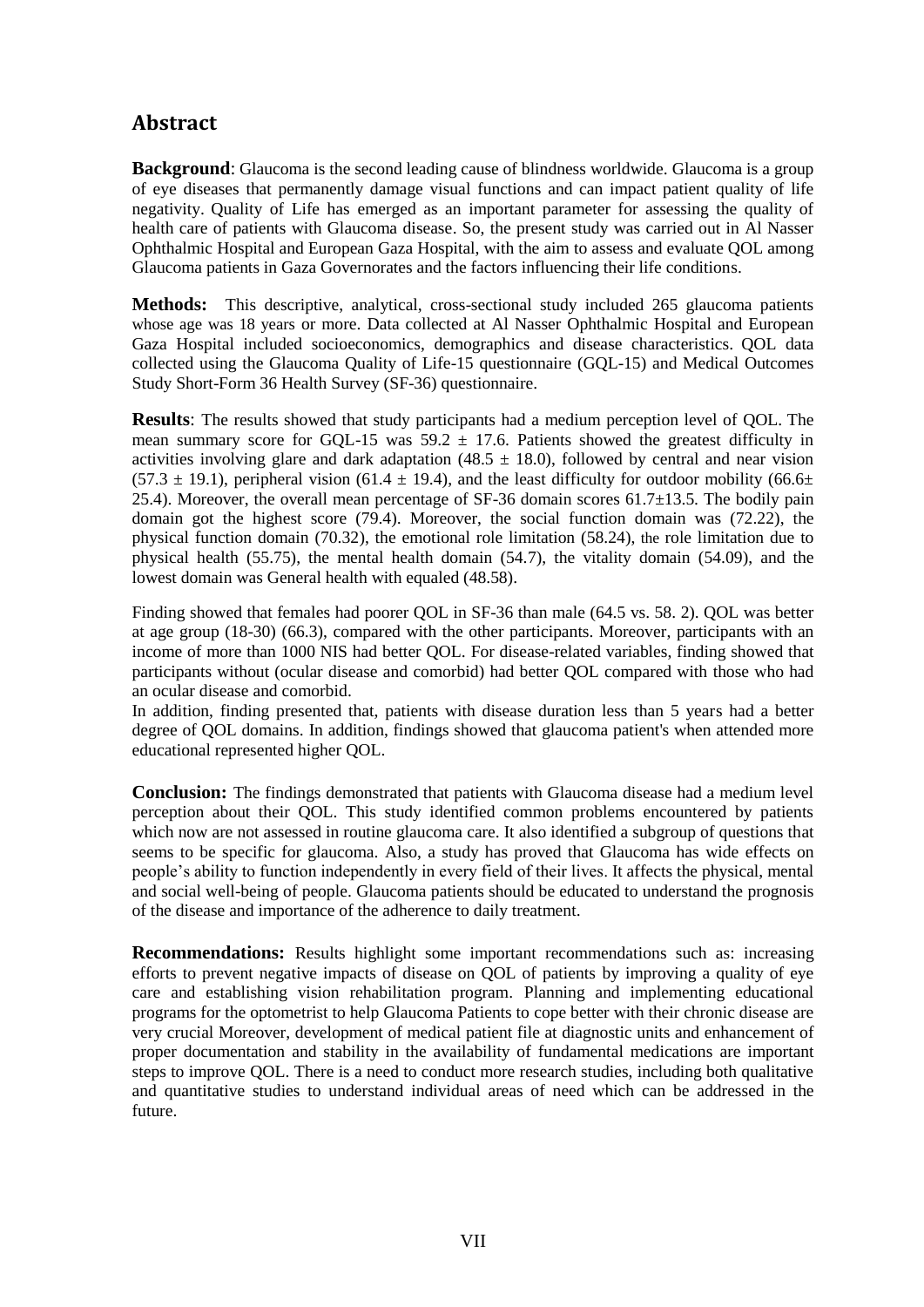## List of contents

| Dedication                   | IV          |
|------------------------------|-------------|
| Declaration                  | V           |
| Acknowledgement              | VI          |
| Abstract                     | <b>VII</b>  |
| <b>List of Abbreviations</b> | XIII        |
| <b>List of Tables</b>        | <b>XIV</b>  |
| List of Figures              | <b>XVI</b>  |
| <b>List of Annexes</b>       | <b>XVII</b> |
|                              |             |
|                              |             |
|                              |             |
|                              |             |
|                              |             |
|                              |             |
|                              |             |
|                              |             |
|                              |             |
|                              |             |
|                              |             |
|                              |             |
|                              |             |
|                              |             |
|                              |             |
|                              |             |
|                              |             |
|                              |             |
|                              |             |
|                              |             |
|                              |             |
|                              |             |
|                              |             |
|                              |             |
|                              |             |
|                              |             |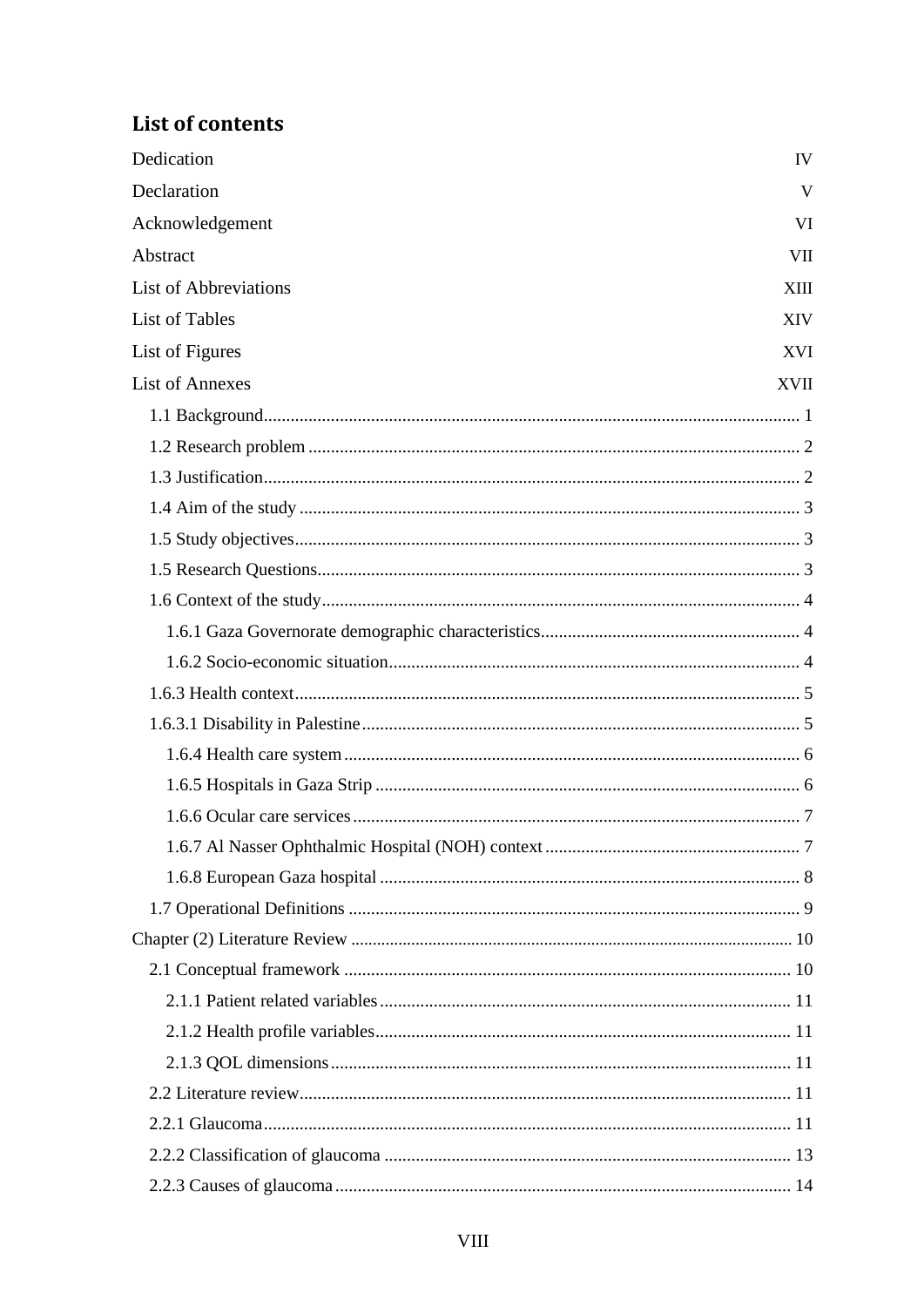| 2.3.7.1 The eight health-related quality of life dimensions assessed by Short Form-36 |    |
|---------------------------------------------------------------------------------------|----|
|                                                                                       |    |
|                                                                                       |    |
|                                                                                       |    |
| 2.3.8.1 The Four Glaucoma-quality of life dimensions assessed by GQL-15 questionnaire |    |
|                                                                                       |    |
|                                                                                       |    |
|                                                                                       |    |
|                                                                                       |    |
| Chapter (3) Methodology                                                               | 40 |
|                                                                                       |    |
|                                                                                       |    |
|                                                                                       |    |
|                                                                                       |    |
|                                                                                       |    |
|                                                                                       |    |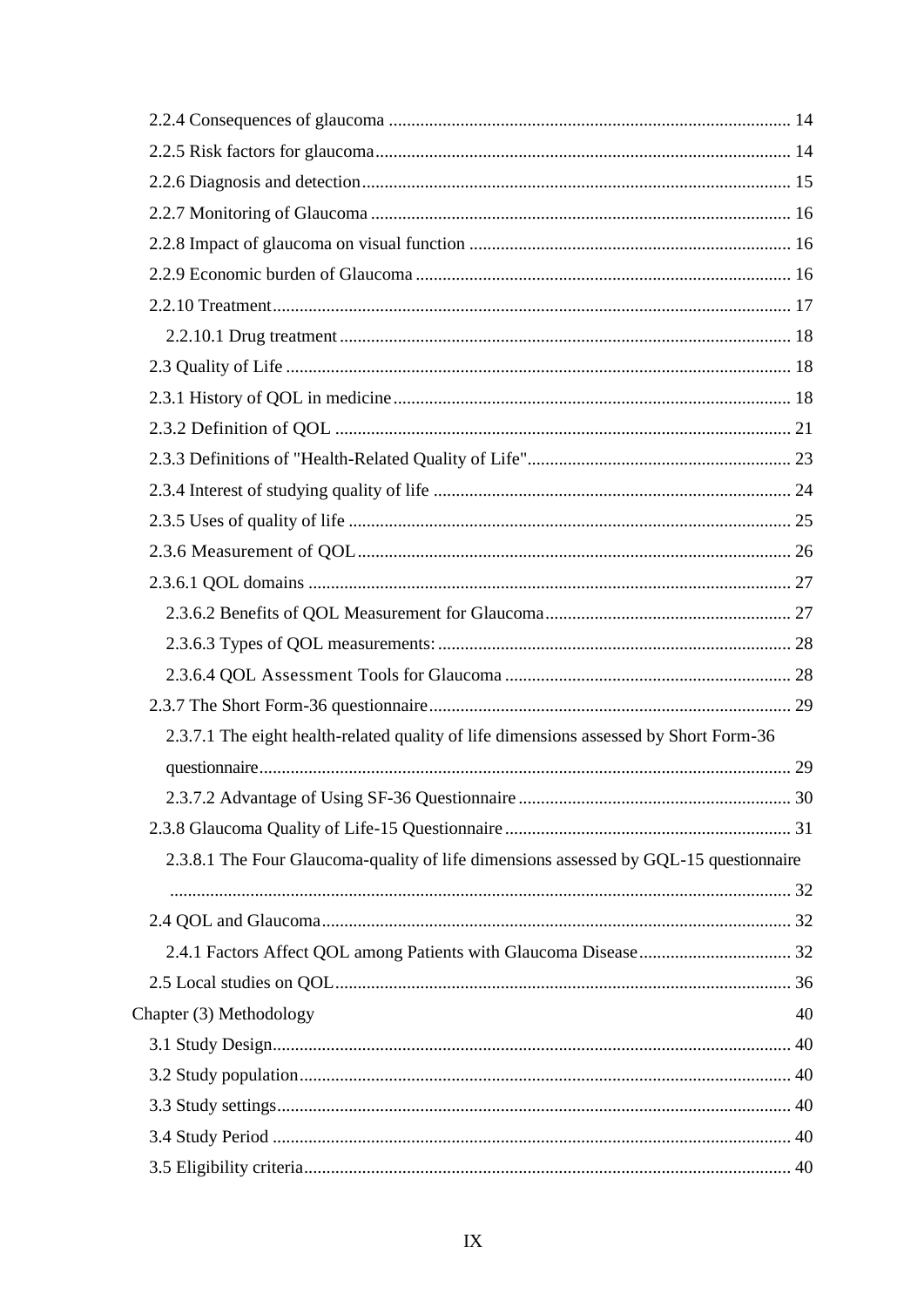| Chapter (4) Results and Discussion | 46 |
|------------------------------------|----|
| Introduction                       | 46 |
|                                    |    |
|                                    |    |
|                                    |    |
|                                    |    |
|                                    |    |
|                                    |    |
|                                    |    |
|                                    |    |
|                                    |    |
|                                    |    |
|                                    |    |
|                                    |    |
|                                    |    |
|                                    |    |
|                                    |    |
|                                    |    |
|                                    |    |
|                                    |    |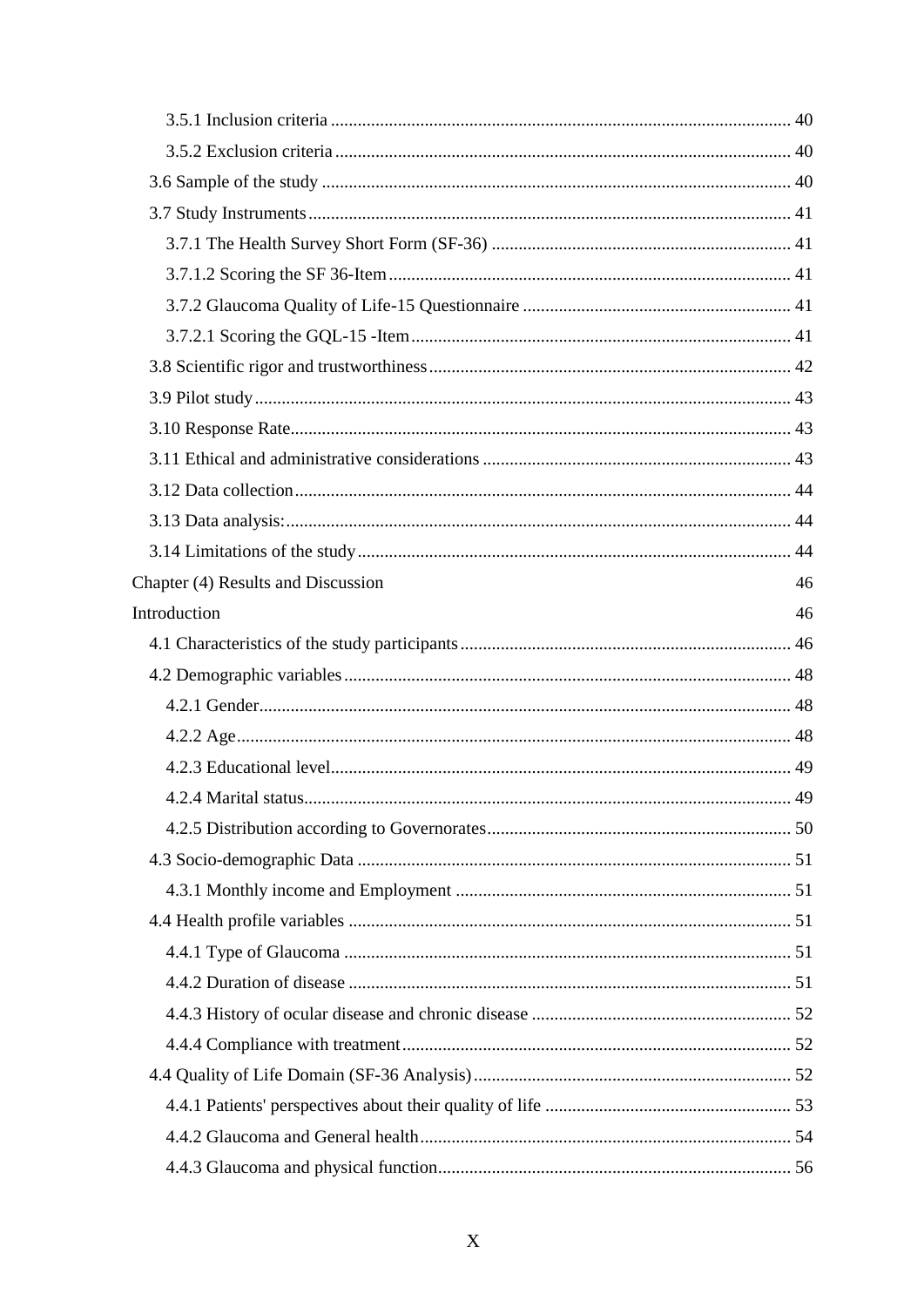| 4.5 Quality of Life Domain (Glaucoma Quality of Life-15 Questionnaire) 69                 |    |
|-------------------------------------------------------------------------------------------|----|
|                                                                                           |    |
|                                                                                           |    |
|                                                                                           |    |
| 4.6 Inferential Analysis                                                                  | 76 |
|                                                                                           |    |
|                                                                                           |    |
| 4.6.1.2 Differences in perceptions about QOL (GQL-15) according to gender  78             |    |
|                                                                                           |    |
|                                                                                           |    |
| 4.6.2.2 Differences in perceptions about QOL (GQL-15) according to Age  80                |    |
|                                                                                           |    |
| 4.6.3.1 Differences in perceptions about QOL $(SF - 36)$ according to Education level  81 |    |
| 4.6.3.2 Differences in perceptions about QOL(GQL-15) according to Education level  83     |    |
|                                                                                           |    |
| 4.6.4.1 Differences in perceptions about QOL (SF - 36) according to Marital Status 84     |    |
| 4.6.4.2 Differences in perceptions about QOL(GQL-15) according to Marital Status 85       |    |
|                                                                                           |    |
| 4.6.5.1 Differences in perceptions about QOL $(SF - 36)$ according to address  86         |    |
| 4.6.5.2 Differences in perceptions about QOL(GQL-15) according to address  87             |    |
|                                                                                           |    |
| 4.6.6.1 Differences in perceptions about QOL $(SF - 36)$ according to Place services 88   |    |
| 4.6.6.2 Differences in perceptions about QOL(GQL-15) according to Place services 89       |    |
|                                                                                           |    |
| 4.6.7.1 Differences in perceptions about QOL $(SF - 36)$ according to employment  89      |    |
| 4.6.7.2 Differences in perceptions about QOL(GQL-15) according to employment  90          |    |
|                                                                                           |    |
| 4.6.8.1 Differences in perceptions about QOL (SF – 36) according to income  91            |    |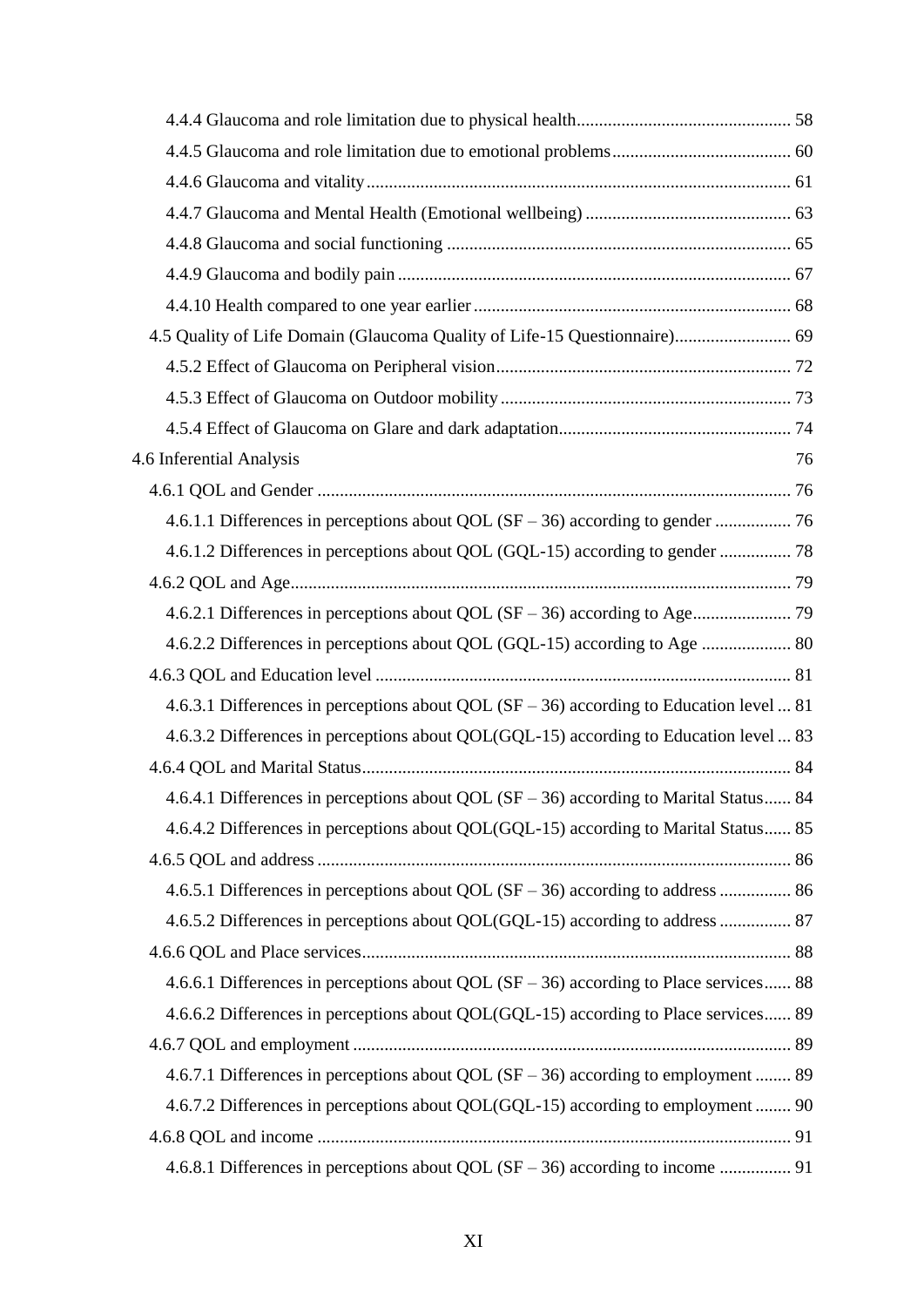| 4.6.9.1 Differences in perceptions about QOL $(SF - 36)$ according to other eye disease. 93 |
|---------------------------------------------------------------------------------------------|
| 4.6.9.2 Differences in perceptions about QOL(GQL-15) according to other eye disease. 95     |
|                                                                                             |
| 4.6.10.1 Differences in perceptions about QOL (SF $-$ 36) according to comorbidities  96    |
| 4.6.10.2 Differences in perceptions about QOL(GQL-15) according to comorbidities  97        |
|                                                                                             |
| 4.6.11.1 Differences in perceptions about QOL $(SF - 36)$ according to Duration of the      |
|                                                                                             |
| 4.6.11.2 Differences in perceptions about QOL(GQL-15) according to Duration of the          |
|                                                                                             |
|                                                                                             |
| 4.6.12.1 Differences in perceptions about QOL $(SF - 36)$ according to compliance with      |
|                                                                                             |
| The study finding as listed in Table (4.39) illustrate that, compliance glaucoma patients   |
| with treatment have slightly better scores of the all QOL domains (Physical Function,       |
| Role limitation due to physical Health, General Health) and on PCS summary scale, and       |
|                                                                                             |
| 4.6.12.2 Differences in perceptions about QOL(GQL-15) according to compliance with          |
|                                                                                             |
| Chapter (5) Conclusion and Recommendations<br>105                                           |
|                                                                                             |
|                                                                                             |
| References<br>110                                                                           |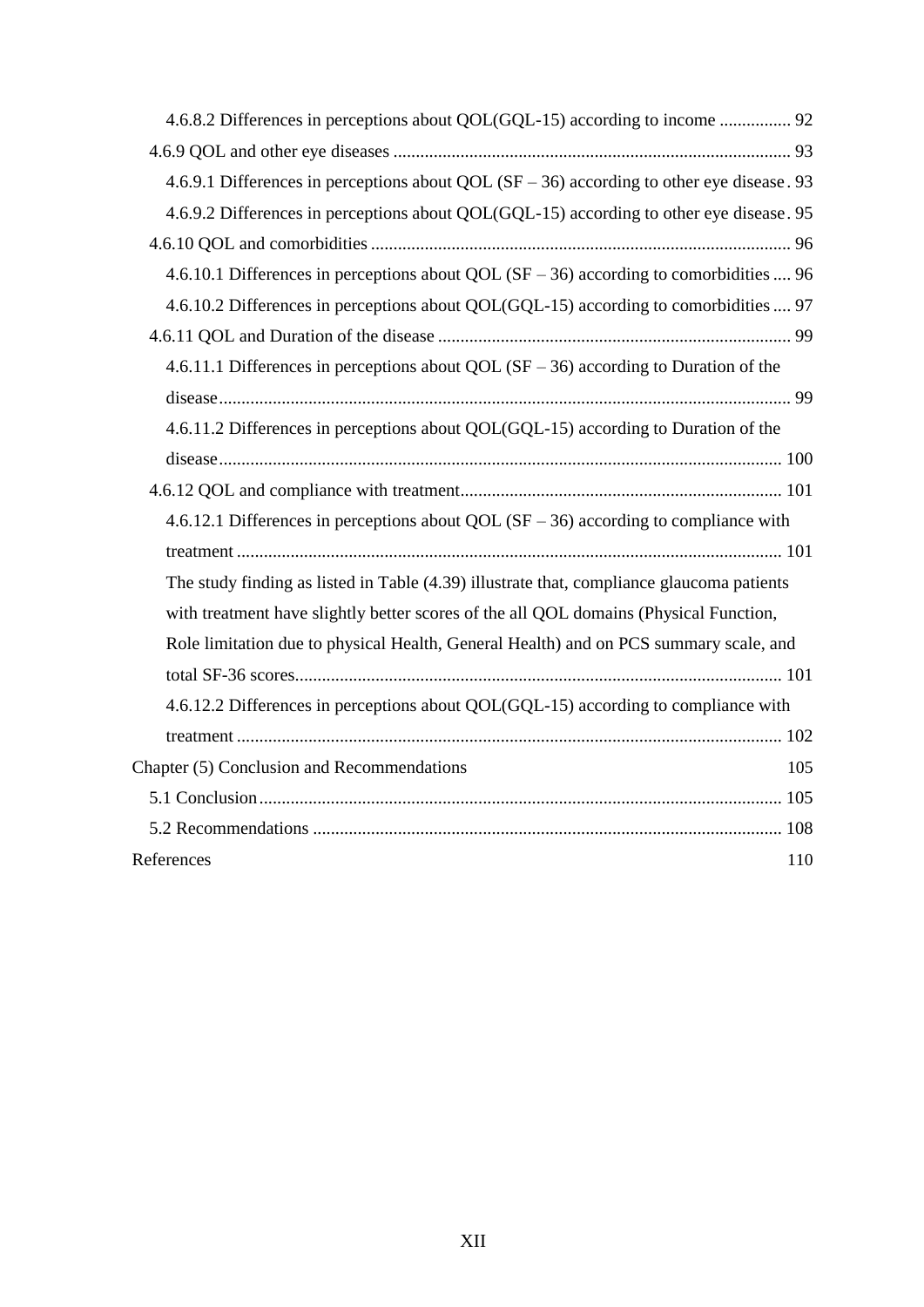## <span id="page-12-0"></span>**List of Abbreviations**

| <b>ADLS</b>  | Activity of Daily life                            |
|--------------|---------------------------------------------------|
| AH           | <b>Aqueous Humor</b>                              |
| <b>EGH</b>   | European Gaza hospital                            |
| GG           | <b>Gaza Governorates</b>                          |
| <b>HCS</b>   | Health Care System                                |
| <b>HRQOL</b> | Health Related Quality of Life                    |
| <b>IOP</b>   | <b>Intraocular Pressure</b>                       |
| <b>MOH</b>   | Ministry Of Health                                |
| <b>NOH</b>   | Al Nasser Ophthalmic Hospital                     |
| <b>PCAG</b>  | Primary Closed Angle Glaucoma                     |
| <b>PCBS</b>  | Palestinian Central Bureau of Statistics          |
| <b>PHCS</b>  | Palestinian Health Care System                    |
| <b>PNGO</b>  | Palestinian Nongovernmental Organizations         |
| <b>POAG</b>  | Primary Open Angle Glaucoma                       |
| QOL          | Quality of Life                                   |
| <b>UNRWA</b> | United Nations Relief and Works Agency            |
| <b>WHO</b>   | World Health Organization                         |
| <b>VF</b>    | Visual Filed                                      |
| <b>VRQOL</b> | Vision related quality of life                    |
| <b>OSD</b>   | Ocular surface disease                            |
| <b>NICE</b>  | National Institute for Health and Care Excellence |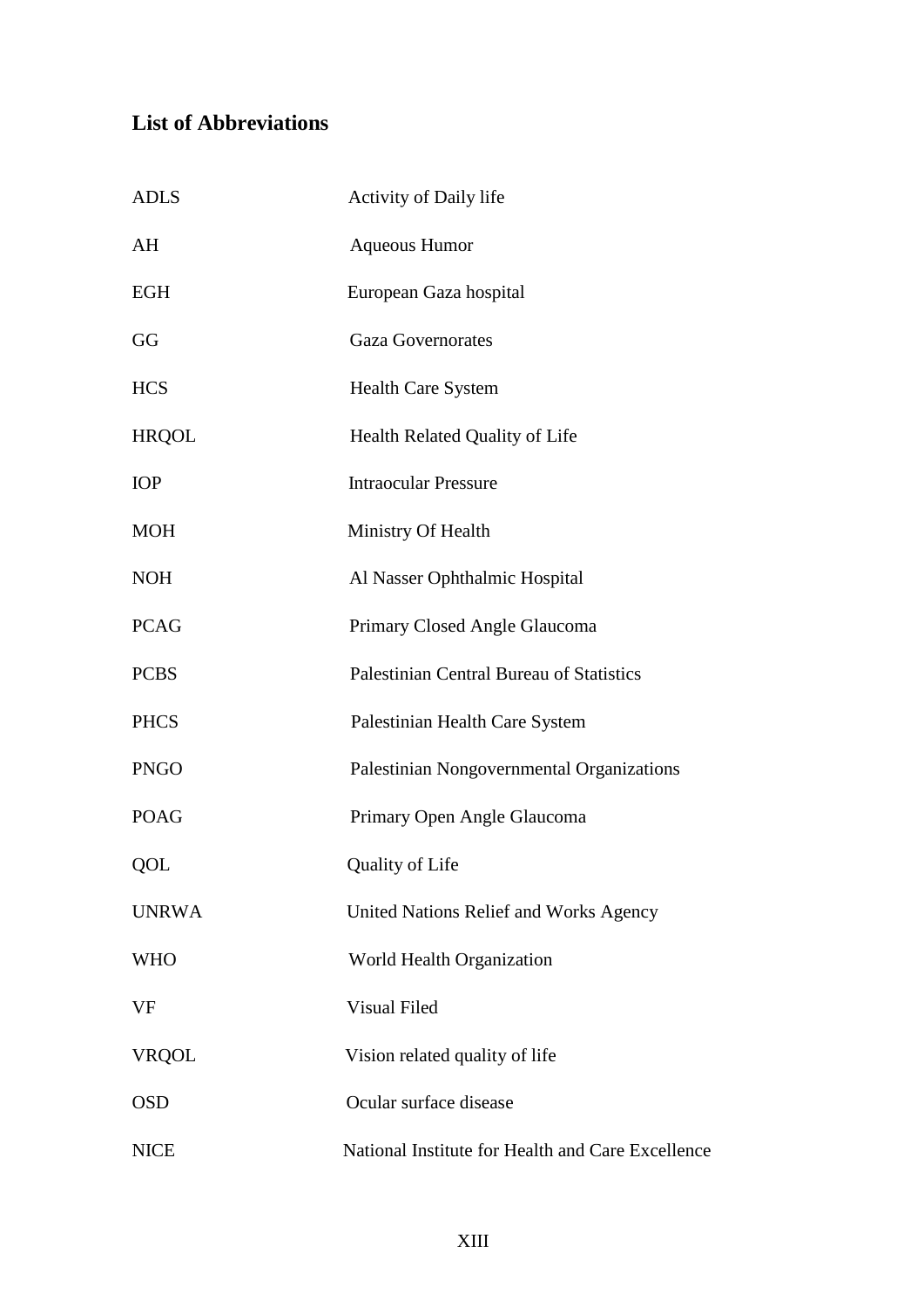### <span id="page-13-0"></span>**List of Tables**

| No.               | <b>Table</b>                                                              | Page |  |
|-------------------|---------------------------------------------------------------------------|------|--|
| Table 3.1         | Reliability estimates for domain and the entire scale                     | 43   |  |
| Table 4.1         | Distribution of the frequency of the demographic and socio-economic       |      |  |
|                   | and health variables of the study participants                            | 46   |  |
| Table 4.2         | Scores obtained in the SF-36 from patients with Glaucoma disease          | 53   |  |
| Table 4.3         | Distribution of responses in reference to general health related item     |      |  |
|                   | "General Health domain                                                    | 56   |  |
| Table 4.4         | Distribution of responses in reference to physical function related       |      |  |
|                   | item "Physical Function domain"                                           | 57   |  |
| Table 4.5         | Distribution of responses in reference to role limitation due to          |      |  |
|                   | physical health related item "Role Limitation-Physical domain             | 59   |  |
| Table 4.6         | Distribution of responses in reference to role limitation due to          |      |  |
|                   | emotional problem related item "Role Limitation-Emotional domain          | 60   |  |
| Table 4.7         | Distribution of responses in reference to vitality related item "Vitality |      |  |
|                   | Domain                                                                    | 62   |  |
| Table 4.8         | Distribution of responses in reference to mental health related item      |      |  |
|                   | "Mental Health domain                                                     | 63   |  |
| Table 4.9         | Distribution of responses in reference to social function related item    |      |  |
|                   | "Social Function domain                                                   | 66   |  |
| <b>Table 4.10</b> | Distribution of responses in reference to bodily pain related item        |      |  |
|                   | "Bodily Pain domain                                                       | 67   |  |
| <b>Table 4.11</b> | Distribution of responses in reference to health compared to one year     |      |  |
|                   | Earlier                                                                   | 68   |  |
| <b>Table 4.12</b> | Scores obtained in the GQL-15 from patients Glaucoma disease              | 69   |  |
| <b>Table 4.13</b> | Distribution of responses in reference to Central Vision                  | 70   |  |
| <b>Table 4.14</b> | Distribution of responses in reference to peripheral vision               | 72   |  |
| <b>Table 4.15</b> | Distribution of responses in reference to Outdoor mobility                | 73   |  |
| <b>Table 4.16</b> | Distribution of responses in reference to Glare and dark adaptation       | 75   |  |
| <b>Table 4.17</b> | Differences in perceptions about QOL $(SF - 36)$ according to gender      | 77   |  |
| <b>Table 4.18</b> | Differences in perceptions about QOL (GQL-15) according to gender         | 78   |  |
| <b>Table 4.19</b> | Differences in perceptions about QOL $(SF - 36)$ according to age         | 79   |  |
| <b>Table 4.20</b> | Differences in perceptions about QOL (GQL-15) according to age            | 80   |  |